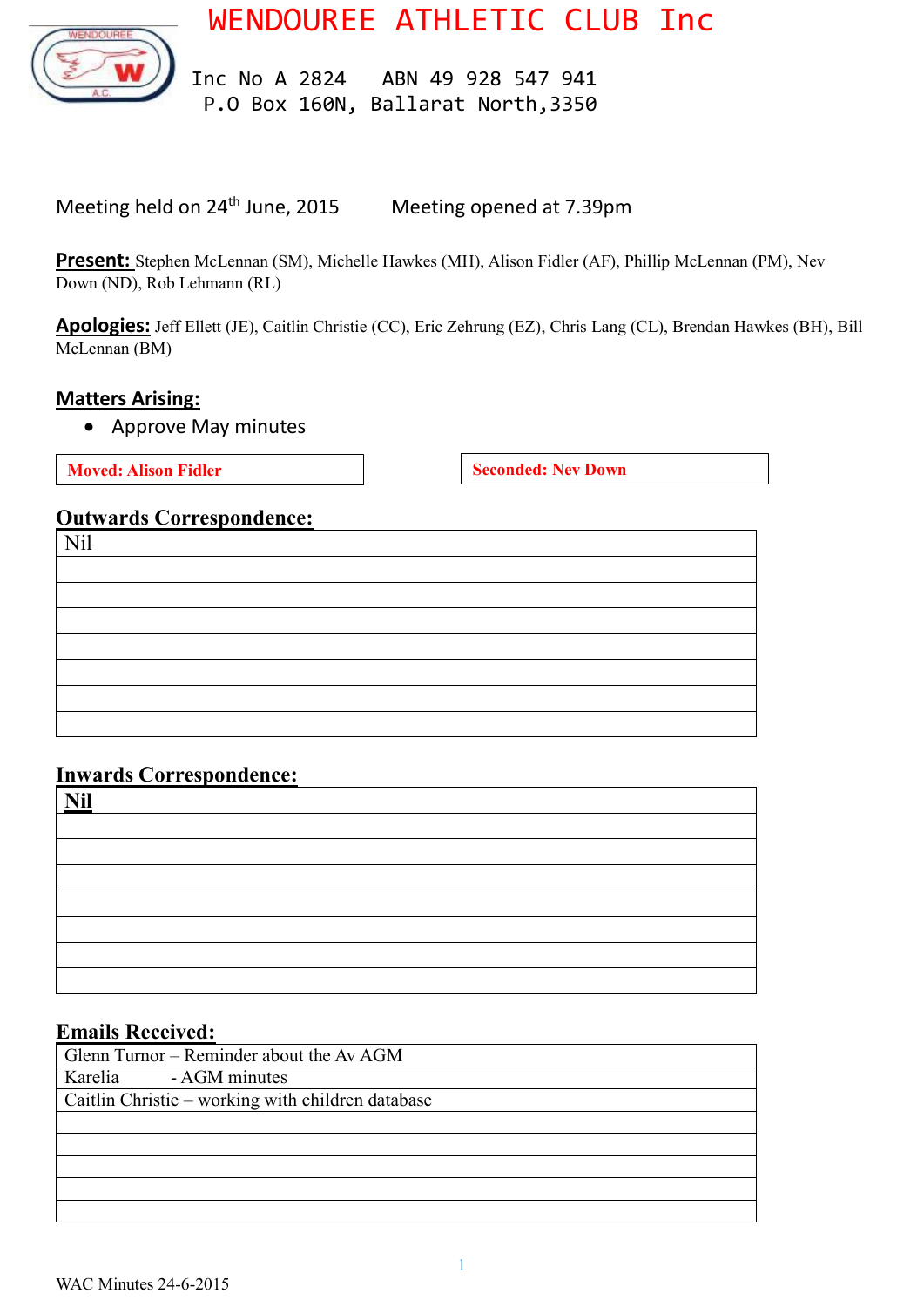# **Accounts For Payment:**

| <b>Name</b>      | <b>Item</b>          | <b>Amount</b> |  |
|------------------|----------------------|---------------|--|
| Stephen McLennan | Afternoon Tea & Lime | \$34.74       |  |
|                  |                      |               |  |
|                  |                      |               |  |
|                  |                      |               |  |
|                  |                      |               |  |
|                  |                      |               |  |
|                  | <b>Total:</b>        | \$34.74       |  |

**Moved:** Nev Down **Seconded:** Rob Lehmann

# **Treasurers Report:**

**Moved:** Alison Fidler **Seconded:** Michelle Hawkes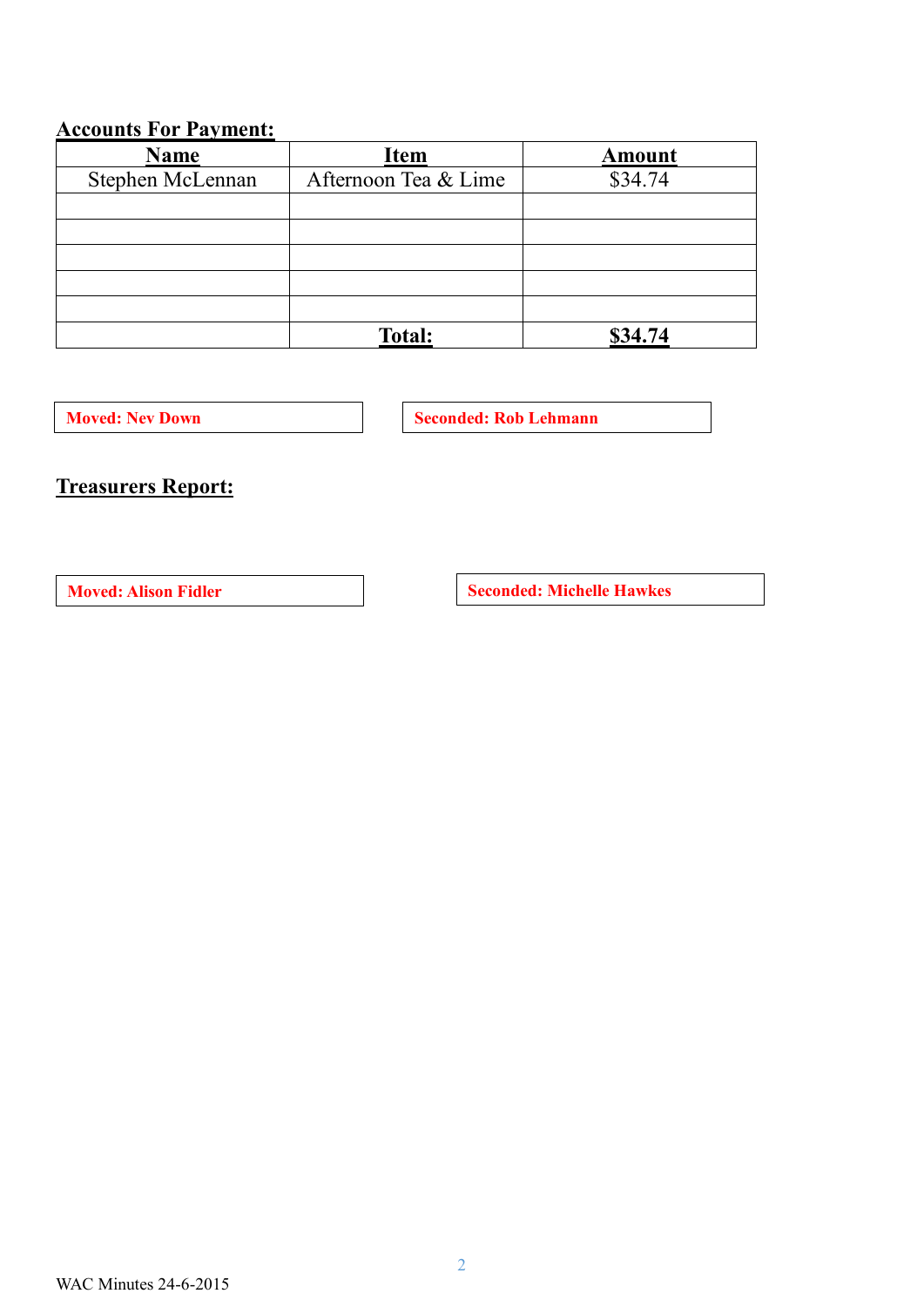# **Reports:**

# **Financial Report**-(Alison Fidler)

Last of the investments are coming to term and then all will be consolidated.

# **Social Report-**(Michelle Hawkes)

Looking at having a bowling night on the  $25<sup>th</sup>$  July.

#### **Fundraising report-**(Steve McLennan)

Cans and bottles are going well, but we will be one man down as Mal is having a shoulder op

#### **Woady Yaloak Report-**(Peter Luke)

Not present

#### **BRAC Report-**(Steve McLennan)

AGM minutes read out

# **Track Report-**(Nev Down)

Round 1 Oct  $10^{th}$  an AV draft progam is out.

# **Junior Report-**(--------)

Nil

# **Cross Co**u**ntry Report-**(Michelle Hawkes)

Pipeline winner was Kris Davis and ½ pipe Jared Olsen Bundoora- we had lots of juniors competing and we had multiple juniors running awesome races to make it into the Nationals in Melbourne in August. Under 14 Matt Catterson Under 15 Nick Fidler Under 16 Sam Williams Suffren Results: Under 16 Men 1st Nick Fidler 2nd Sam Williams Under 14 Men 1<sup>st</sup> Matt Catterson 2<sup>nd</sup> Harry Sharp Open Women Angela Williams 2nd 40+ women 1<sup>st</sup> Angela Williams 3<sup>rd</sup> Michelle Hawkes Under 16 Women 2nd Kate Macaulay Under 14 Women 2nd Emily Williams And for the first time ever the Div 1 women won the teams event and also the 40+ women won. The under 14 and under 16 men also won the teams events.

**Moved:** Nev Down **Seconded: Phil McLennan**